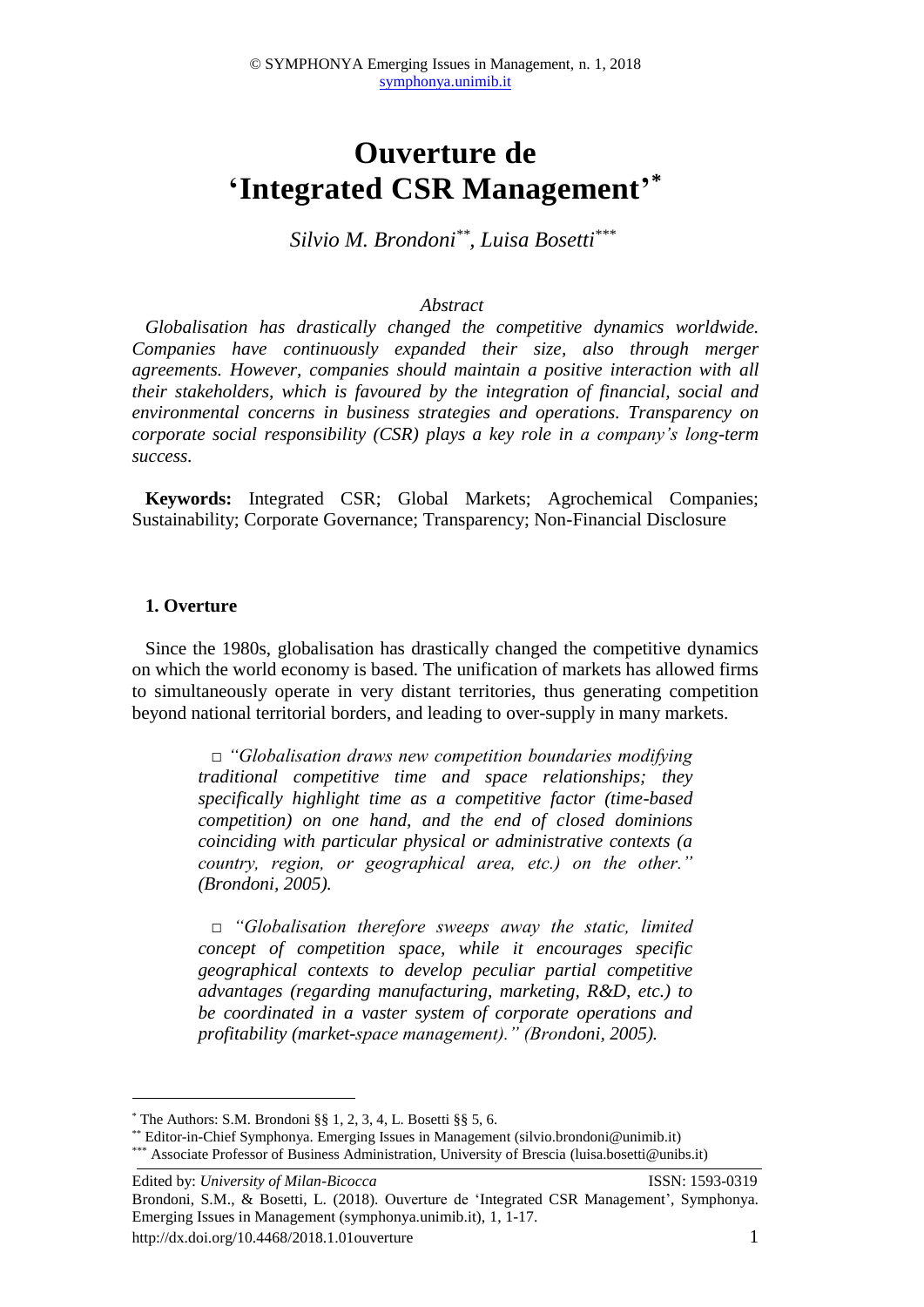This over-supply has forced firms to duly analyse the markets and more generally the environment in which they compete, developing information and communication technologies, and adopting new digital tools able to redefine the concept of space and time, thus becoming competitive factors on which to base their business strategies on a global level.

# **2. From Product Globalisation to the 'Oversize Economy'**

Globalisation has widened the territorial boundaries of competition, at the same time drastically reducing the reaction times of firms with respect to the changes taking place in the market. To be able to respond promptly, firms have had to adapt their organisational structure to a dynamic context, and in so doing have abandoned the centralised organisation typical of the 70s, adopting a decentralised organisational network structure to compete and grow in unstable and frantic markets with new flexible business models.

In global over-supplied markets, the firm's performance is conditioned by its ability to manage the design of processes and products as a strategic tool to gain a durable and sustainable competitive advantage, since imitation and innovation processes have become a primary condition to face global competition in the markets (Brondoni, 2012; Borja De Mozota & Young Kim, 2009). In this competitive landscape, the design of processes and products can be closely linked to smart innovation, seen as an 'outward looking' strategy focused on open innovation policies (Bellini et al, 2013; Asheim et al, 2011).

In the 80s, at the beginning of market globalisation, firms operated in the global context and produced their products in a networking, outsourcing, and time-based competition approach (product globalisation) (Brondoni, 2014). In the 90s and 2000s, the new globalisation phase changed the competitive landscape as a result of some specific phenomena such as global firm networks (firm globalisation) (Brondoni, 2014). Finally, in the early 2000s, a third globalisation phase (finance globalisation) (Brondoni, 2014) complicated the managerial model. In fact, in the face of increasing competition, modest market growth rates, and over-supply conditions, always more antagonistic in respect of global financial market systems, firms directed their R&D expenditure towards open innovation strategies (Brondoni, 2013).

Over-supply has forced companies to adopt market-driven management policies or a strong orientation toward competitive spaces, which has resulted in the need to manage and continuously monitor the competitive macro-environment.

> *□ "Market-driven management is a corporate strategy that presupposes direct, continuous benchmarking with competitors, in a context of customer value management, adopted by companies that compete in open markets. It revises the traditional marketing management approach introduced in the 1950s by Alfred P. Sloan of GM to overcome the supremacy of the 'product orientation' approach imposed in the 1930s by Henry Ford with his legendary 'black Model T'. Marketing management*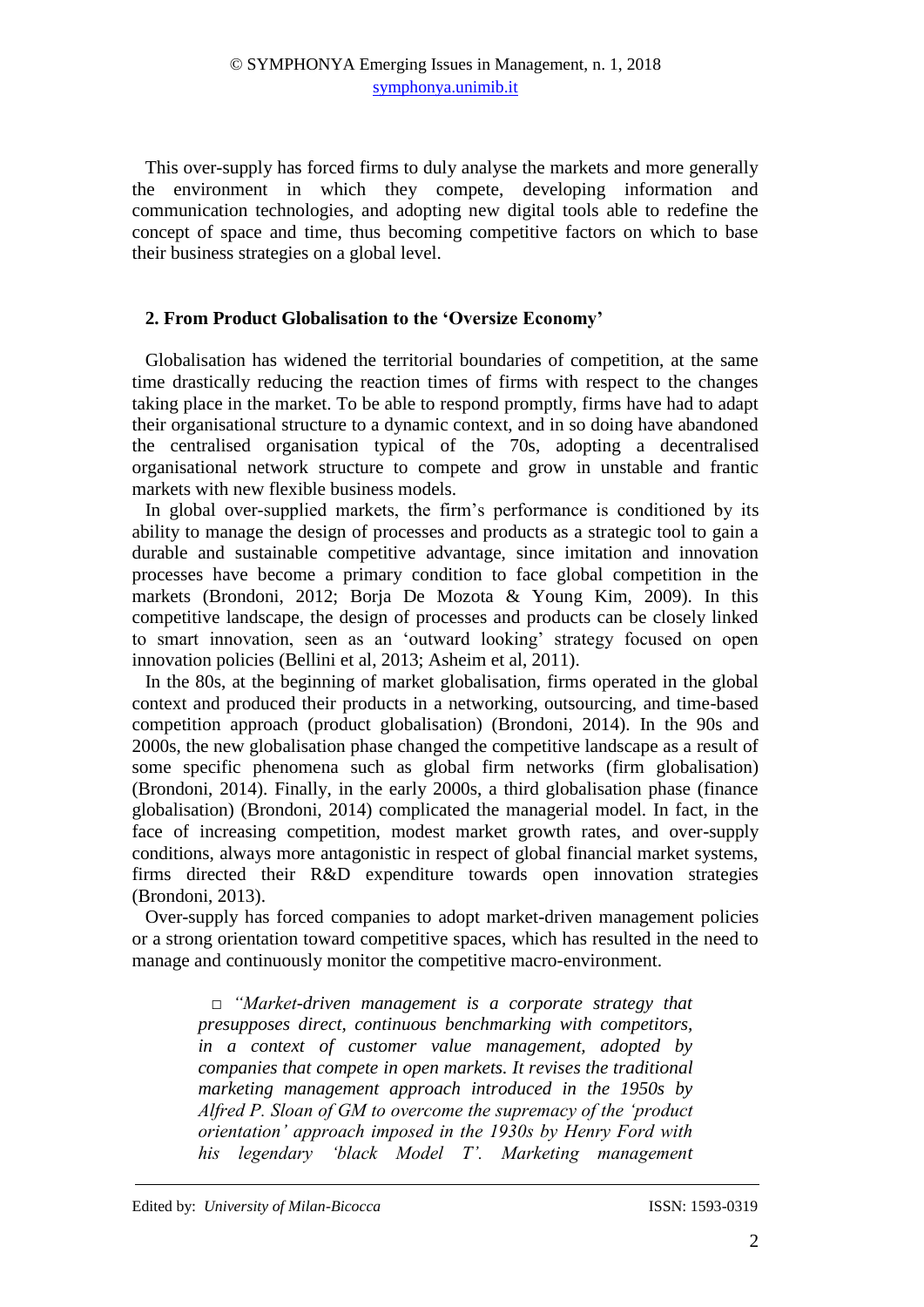*presupposes understanding demand (and above all its segments), in order to offer a product that can fill a given space in the market." (Brondoni, 2009).*

Since 2010, globalisation has imposed a new view of the competitive environment in which competitors are not always direct rivals. On the contrary, as a result of alliances and agreements, certain firms can become competitors in the sense that together they contribute to the common objective of generating greater profits, with mega-organisations that have the potential to change the long-term competitive structure of sectors (oversize economy).

Furthermore, globalisation has led to breaking down geographic boundaries, thus becoming very difficult today to clearly define the boundaries and business activity areas. In fact, a given firm may be a rival or a competitor of other companies in different markets.

# **3. From Open Innovation to Global Closed Innovation**

In mega-organisations, success is determined by the capacity to manage accumulated knowledge (inside-out knowledge resources) and the sum of knowledge that can be acquired externally through network relations (outside-in knowledge resources) (Brondoni, 2011).

Open innovation stands out for the presence of distributed know-how (in network relations, and therefore within dedicated structures, but also from outside, with competitors, consultants, suppliers, customers, etc.). Intellectual property is no longer concentrated primarily on defending the positions acquired, as seen in markets that are closed to global competition. With open innovation, the capacity to exploit the competition acquires prime importance, while the capacity to accumulate know-how becomes less important (Brondoni, 2011).

On the other hand, global companies adopt closed innovation policies when they operate in sectors that are protected from competition (Utterback & Kim, 1985; Mansfield et al., 1981; Abernathy & Utterback, 1978). With global closed innovation policies, a certain number of mega-organisations concentrate their expertise in governing market power through innovation processes in global structures.

# **4. Closed Innovation, World Agrochemical Corporations, and CSR Transparency/Opacity**

The agricultural sector is undergoing rapid changes, and the continuous introduction of technological innovations is profoundly changing the habits of growers worldwide. The use of genetically modified organisms (GMOs), newgeneration herbicides, and digital tools to monitor and forecast crop trends are altering the equilibrium of a key sector at the economic and social level.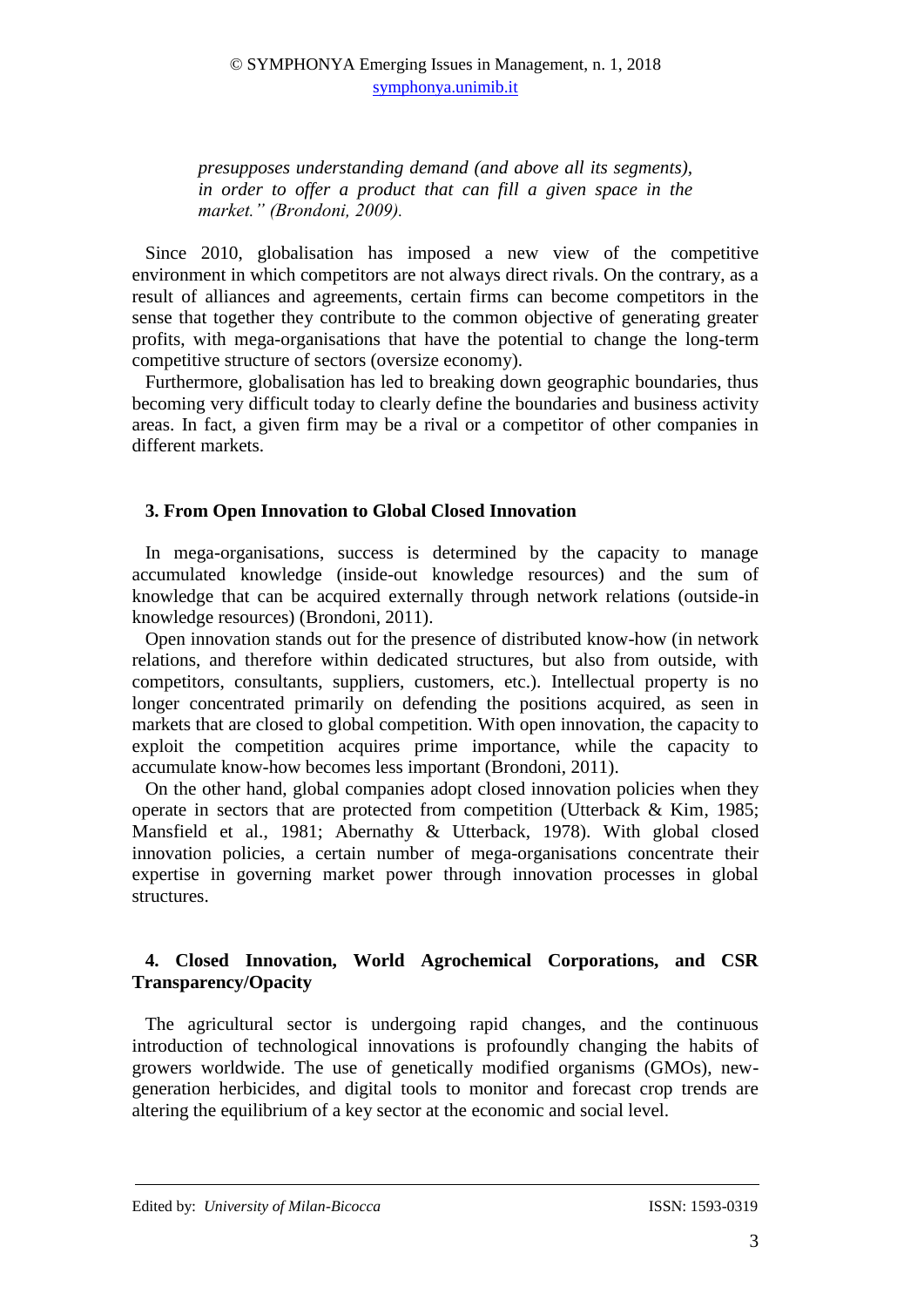□ *"The agriculture industry is at the heart of one of the greatest challenges of our time: how to feed an additional 3 billion people in the world by 2050 in an environmentally sustainable way. It has been both companies' belief that this challenge requires a new approach that more systematically integrates expertise across Seeds, Traits and Crop Protection including Biologicals with a deep commitment to innovation and sustainable agriculture practices."* (Liam Condon, Head of Crop Science Division, Bayer  $AG$ <sup>1</sup>

In 1981, for example, around seven thousand seed companies were registered. After more than thirty years, most of these companies have been acquired by others or have ceased operations. Between 1995 and 1998, around 68 seed companies were purchased or entered into collaborative agreements with large multinational companies that until then had been operating in the chemical and pharmaceutical sectors.

More generally, up until 2015, the global agrochemical market was controlled by six multinational corporations (Table 1).

| <b>BUSINESS</b><br><b>ACTIVITY</b> | <b>AGROCHEMICAL</b><br><b>PRODUCTS</b> | <b>GMO SEEDS</b>    | <b>AGRICULTURAL</b><br><b>MACHINERY</b> | <b>FERTILIZERS</b> |
|------------------------------------|----------------------------------------|---------------------|-----------------------------------------|--------------------|
| <b>LEADER</b>                      | Syngenta<br>20                         | Monsanto<br>27      | Deere<br>25                             | Agrium<br>8        |
| <b>SECOND MOVER</b>                | Bayer<br>18                            | <b>DuPont</b><br>22 | <b>CNH</b><br>15                        | Yara               |
| <b>THIRD</b><br><b>CORPORATION</b> | <b>BASF</b><br>13                      | Syngenta<br>9       | AGCO<br>9                               | Mosaic<br>6        |
| <b>OTHER</b><br><b>COMPANIES</b>   | 49                                     | 42                  | 51                                      | 79                 |

**Table 1:** *Worldwide Agrochemical Corporations (Market Shares, % - 2013)*

*Source:* Etc Group: [http://www.etcgroup.org/es/content/global-agribusiness-mergers-not-done](http://www.etcgroup.org/es/content/global-agribusiness-mergers-not-done-deal-0)[deal-0](http://www.etcgroup.org/es/content/global-agribusiness-mergers-not-done-deal-0)

These six large corporations controlled around 63 percent of the world's seed market and about 75 percent of the pesticide market, for a market value of about \$ 93 billion a year. The same companies also garnered a significant share of the huge world market for chemical fertilizers, worth approximately \$ 175 billion a year. In addition, the six corporations also held 56 percent of the agricultural machinery industry for revenues of another \$ 116 billion a year. These large multinationals with a position of absolute prominence in the delicate world food market were the American Dow Chemical, DuPont, and Monsanto, the German BASF and Bayer, and Swiss Syngenta.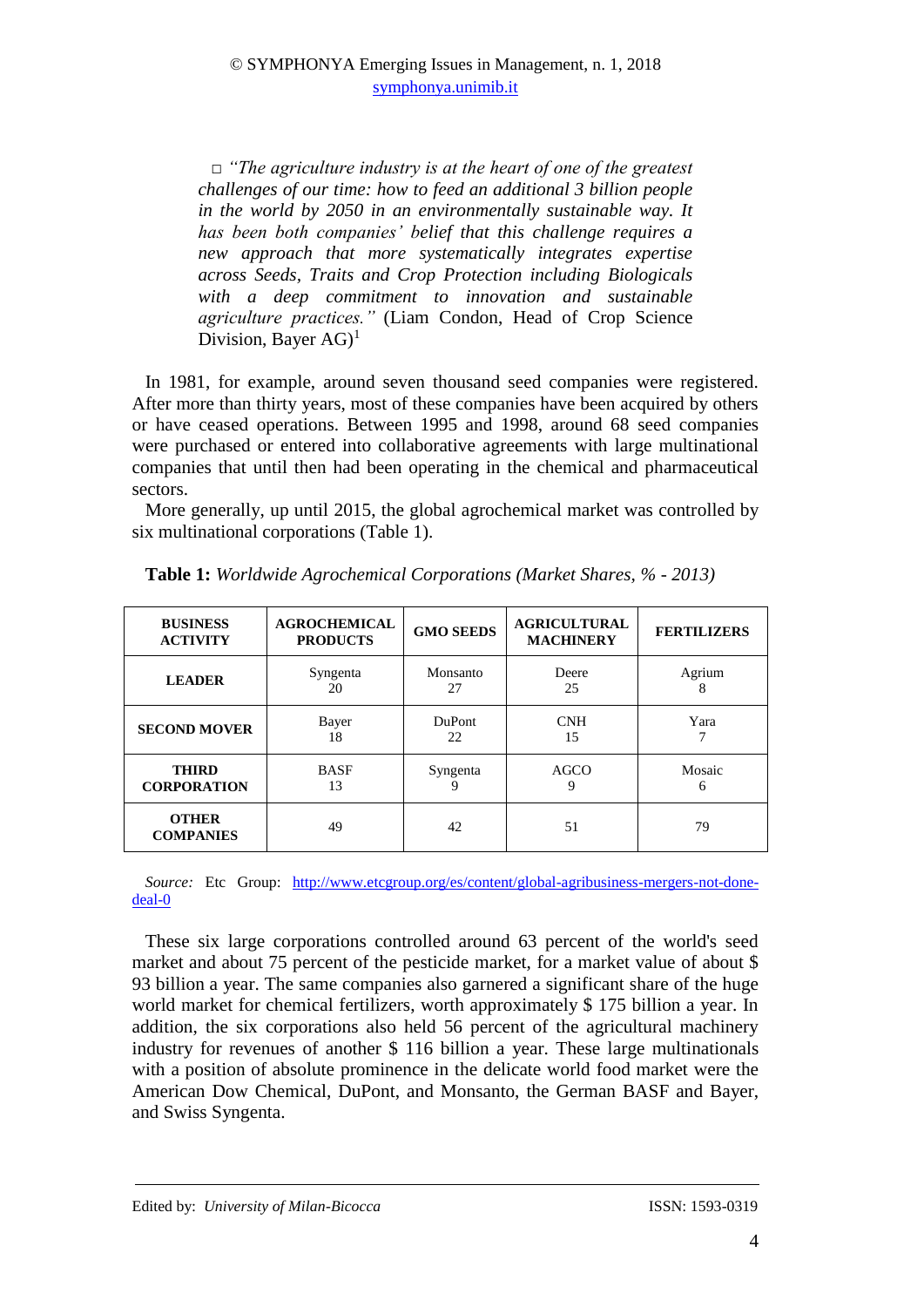

**Figure 1**: *Top Ten Headquarters Agrochemical Worldwide Companies (2015)*

As Figure 1 shows, in 2015, the headquarters of the top 10 global agrochemical companies were already operating in strategic positions for the control and development of activities on all continents.

Indeed, since the mid-2010, the competitive dynamics of corporations in the global agrochemical market have changed rapidly and profoundly.

In particular, the largest companies have drastically increased the concentration of global supply, leading to the abandonment of corporate policies based on oversupply to instead emphasise new competitive policies focused on the global supply concentration economy (big corporations based on global networks, lean and multicultural organisations, basic techno products, global supply, high profits) to affirm a new oversize economy competitive dynamic.

In 2011, the Chinese corporation ChemChina (Chinese National Chemical Corporation) entered the world pesticide market through its subsidiary CNAC (Chinese National Agrochemical Corporation), acquiring the Israeli company Makhtershim Agan Industries (seventh largest pesticide manufacturer in the world). In 2016, ChemChina significantly expanded its competitive horizons, acquiring the Swiss company Syngenta for \$ 43 billion.

Naturally, the merger between ChemChina and Syngenta generated a series of reactions from rival companies and direct competitors.

In fact, in December 2015, the US corporations DuPont and The Dow Chemical Company announced their merger agreement (merger of equals) with the new holding company DowDuPont™, operational since 31 August 2017 and listed on the New York Stock Exchange. With this merger, DowDupont considerably increased its position in the agrochemical market and, above all, significantly improved its competitive position in the global seed business.

The merger between DuPont and Dow Chemical also benefited from the similar business structure of the two organisations. Both were decentralised multinational companies (networks), where research and innovation were fundamental values, also supported by the complementarity of the sectors in which the two companies operated (which led to a genuine explosion of global economies of scale in favour of the new big corporation).

*Source: AgrifoodAtlas 2017: [https://www.boell.de/en/2017/10/31/monsanto-and-co-from-seven](https://www.boell.de/en/2017/10/31/monsanto-and-co-from-seven-to-four-growing-by-shrinking?dimension1=ds_agrifoodatlas)[to-four-growing-by-shrinking?dimension1=ds\\_agrifoodatlas](https://www.boell.de/en/2017/10/31/monsanto-and-co-from-seven-to-four-growing-by-shrinking?dimension1=ds_agrifoodatlas)*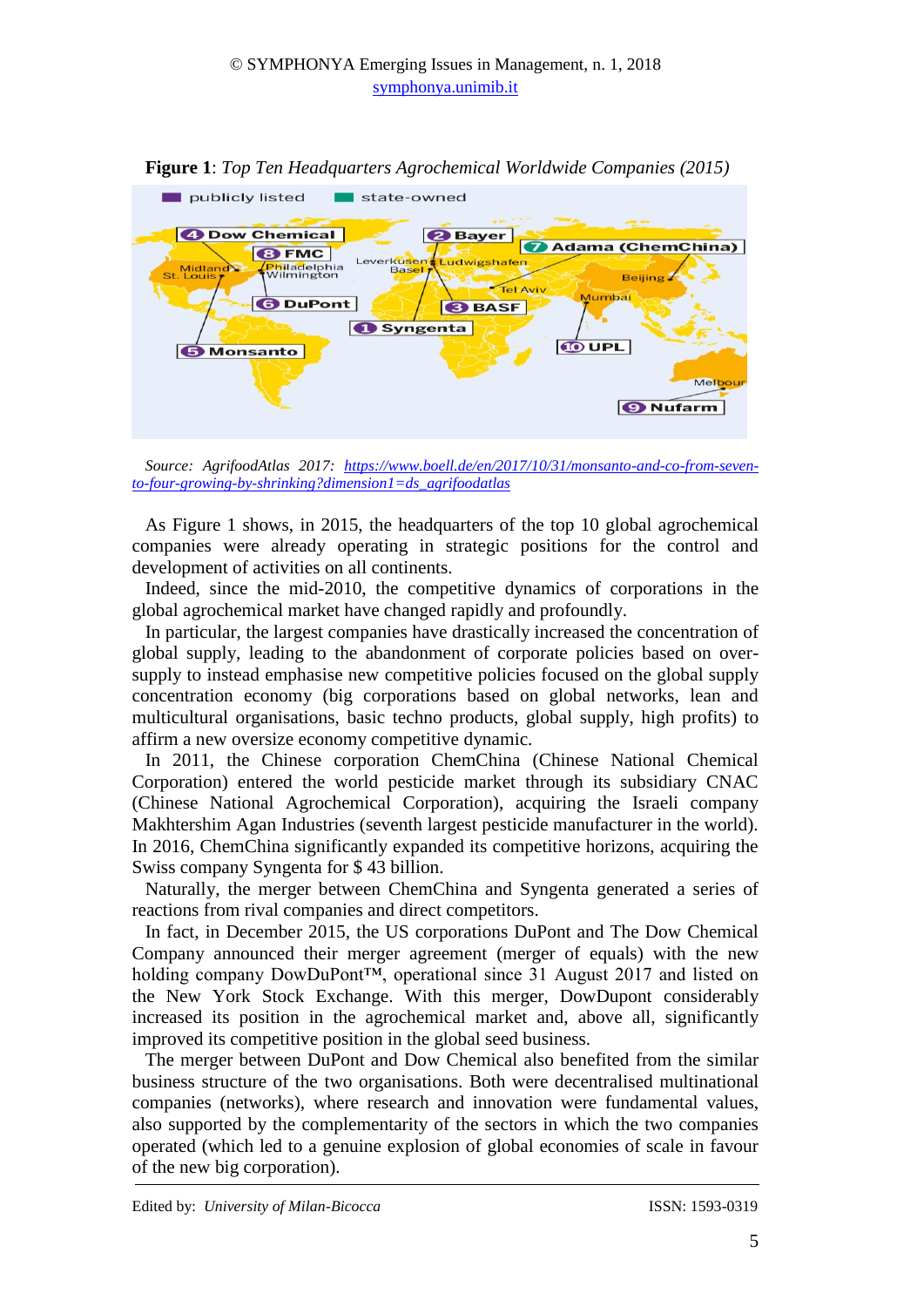The merger between Dow and DuPont was intended to combine the activities of the two US companies in the agricultural sector so as to form a large corporation able to compete in a very concentrated market that has undergone significant changes in recent years due to the presence of a very small number of companies with high market power.

Finally, after the merger between Dow Chemical and DuPont, on 14 September 2016, the multinational Bayer also announced a merger agreement for the acquisition of Monsanto for a total value of \$ 66 billion. The agreement incorporated Monsanto within the Bayer group.

> □ *"We are pleased to announce the combination of our two great organizations. This represents a major step forward for our Crop Science business and reinforces Bayer's leadership position as a global innovation driven Life Science company with leadership positions in its core segments, delivering substantial value to shareholders, our customers, employees and society at large."* (Werner Bauman, CEO Bayer AG)

> □ *"Bayer is a global enterprise with core competencies in the Life Science fields of health care and agriculture. Its products and services are designed to benefit people and improve their quality of life. At the same time, the Group aims to create value through innovation, growth and high earning power."* (Werner Bauman, CEO Bayer AG)

> □ *"Bayer has extensive experience in successfully integrating acquisitions from a business, geographic and cultural perspective, and remains committed to its strong culture of innovation, sustainability and social responsibility."* (Werner Bauman, CEO Bayer AG)<sup>2</sup>

For Bayer, this merger enabled expanding its business in a different but highly complementary sector compared to its main business sector, increasing the range of products offered for crop protection.

The mergers between ChemChina-Syngenta, Dow-DuPont, and Bayer-Monsanto highlight that business development policies assume a simple key focus: continue to grow to remain competitive.

The importance of company size is particularly evident, for example, in the seed sector, where of fundamental importance are patents, and the companies that hold them assume critical market power. In agro-chemistry, the control of patents or licences is essential to the development of business strategies, especially in the field of genomics and transgenic seeds. Following the mergers, the three global agrochemical companies have accumulated approximately 40 percent of the patents on the market.

The agrochemical sector is kept under close surveillance in the world by about 30 competition authorities, but it is nevertheless now a concrete reality that a very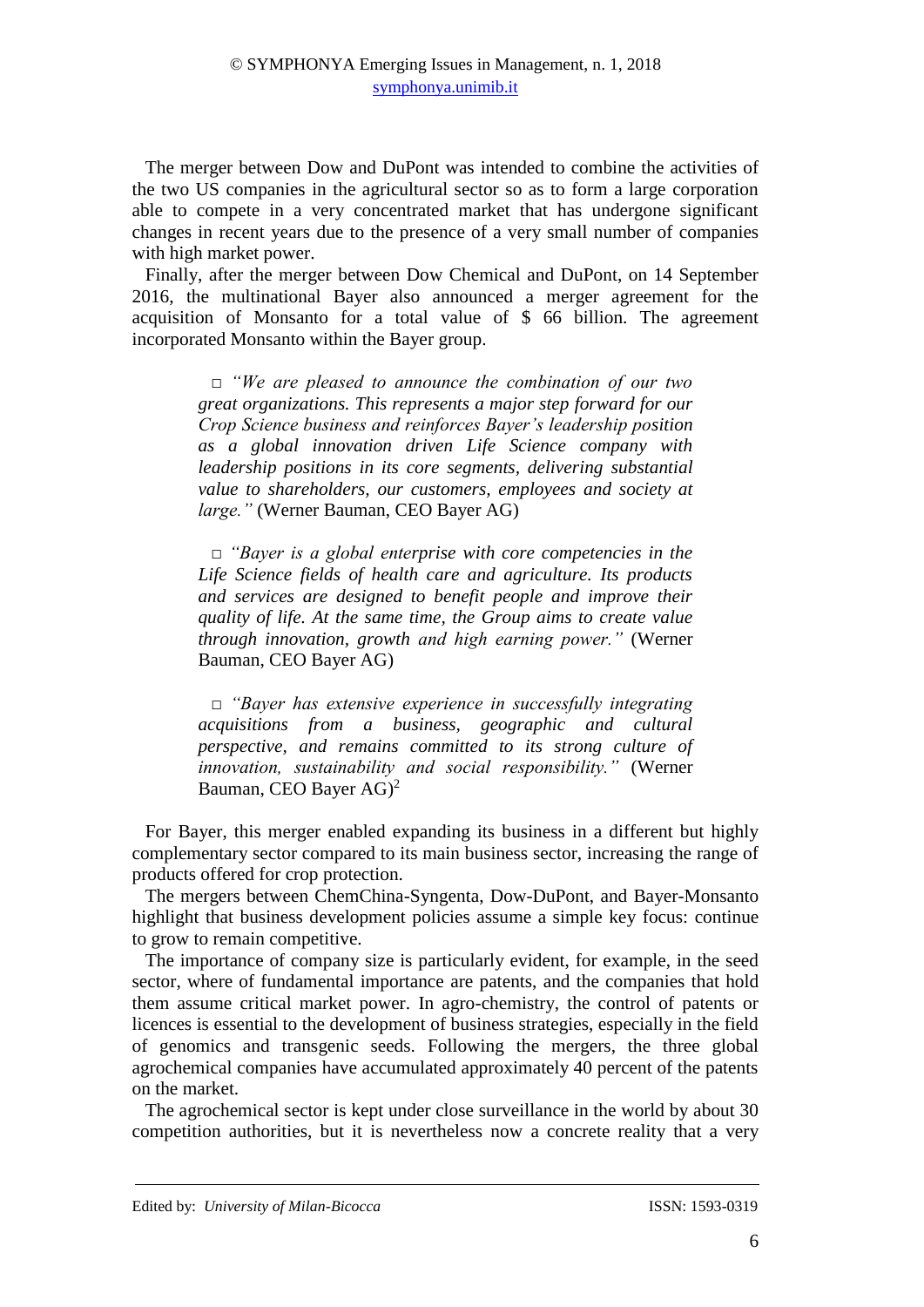sensitive sector such as the global agrochemical faces quasi-monopolistic corporate policies (often based on tacit or non-formalised agreements).

Clearly, 'oversize economy' models, based on global closed innovation policies, can easily go against the statements of top managers with respect to the will to protect and improve the economic and social environmental conditions, and particularly the support that mega-corporations want to offer to develop a sustainable global economy.

#### **5. Responsible Governance and Sustainable Development**

Transparency is a necessary condition for sound and healthy corporate governance and positive relationship management (Salvioni & Bosetti, 2006; Bosetti, 2015). As a pillar of effective stakeholder dialogue, transparency is crucial in all communication processes established by a company (Salvioni, 2002).

For a long time, boardroom decision-making focused almost exclusively on economic expectations of major shareholders, thus recognising profitability as the main purpose of corporate governance. In that context, a company's financial disclosures were indeed specifically important.

Over the last thirty years, this approach to corporate governance has been progressively changing, also thanks to companies' voluntary efforts to meet the increasing requests and recommendations of supranational organisations, such as the United Nations (Annan, 2002), the European Union and the Organisation for Economic Co-operation and Development. In that period, many initiatives were undertaken to prevent (and sometimes to respond to) cases of corporate irresponsibility and scandals with heavy consequences for stakeholders (Goel, 2010). Companies were encouraged to consider the variety of issues associated with their activities, including social well-being and environmental impacts. The process began in the more economically developed countries and then involved the emerging economies, determining the worldwide adoption of corporate social responsibility (CSR) principles and practices (Brondoni & Mosca, 2017; Mosca & Civera, 2017).

> □ *The year 2000 was a milestone in this evolution. The UN launched the 'Global Compact' to promote a more sustainable and inclusive global economy, based on the genuine commitment of UN agencies, governments, companies and civil society. In the same year, the OECD revised its 'Guidelines for Multinational Enterprises' to ensure their continued relevance and effectiveness in the rapidly changing context, which demanded stronger protection of human and labour rights, fight against corruption and preservation of the environment.*

> *In this century, the EU has also repeatedly persuaded companies to invest in CSR strategies on a voluntary basis. The EU has significantly contributed to extending the debate on CSR among governments, practitioners and scholars by issuing papers, hosting events and promoting partnerships. In particular,*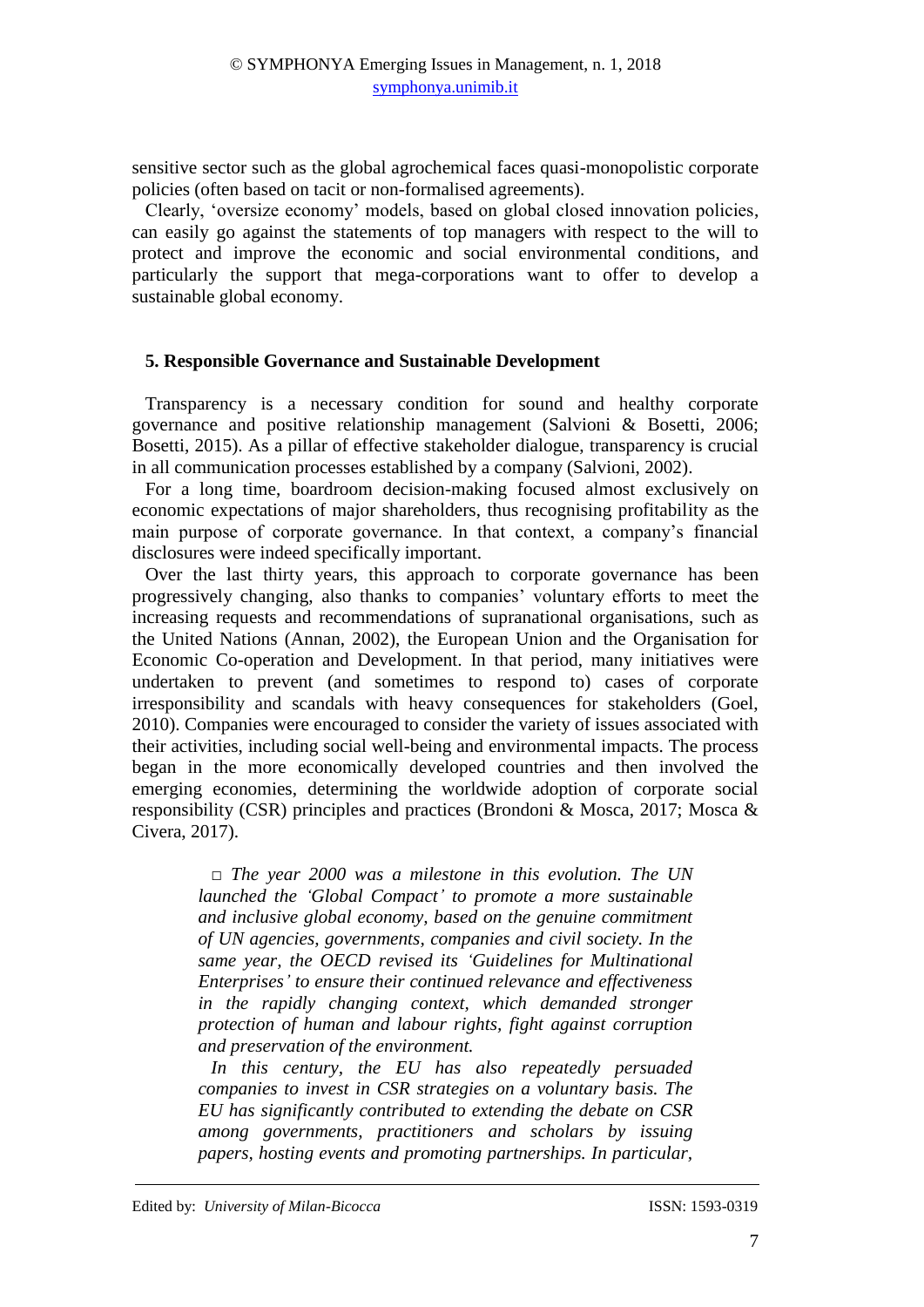*the Green Paper on CSR, published in 2001, emphasised the need for integration of social and environmental concerns into corporate decisions (Commission of the European Communities, 2001). A few years later, the adoption of the 'Europe 2020 Strategy' stressed the importance of a smart, sustainable and inclusive growth and underlined the necessity of a renewed EU strategy for CSR (European Commission, 2010); this was subsequently proposed in 2011 with the intention of stimulating the European enterprises to take responsibility for their impacts on society (European Commission, 2011).* 

*Since 2002, the European Commission has also chaired and facilitated the work of the European Multistakeholder Forum on Corporate Social Responsibility, in which businesses, trade unions, non-governmental organisations and other groups are represented. Moreover, the European Commission has interacted with the European Alliance for CSR, an informal and open group of business organisations it launched in March 2006 to demonstrate the value of voluntary engagement in CSR matters.*

Any socially responsible company strives to meet all relevant stakeholders' expectations (Sachs & Rühli, 2011; Freeman & Dmytriyev, 2017), and this requires acknowledging the close links among economic, social and environmental performance for the creation of shared value (Porter & Kramer, 2006; Salvioni & Gennari, 2017) and lasting prosperity. Responsible governance is reflected in the board of directors commitment to making the company a key player in the development of local, national and global communities in which it operates: for example, companies not only provide products and services, but also create job opportunities for citizens (Porter & Kramer, 2011).

A successful business approach calls for the ability to reconcile durable economic growth with better quality of life, social inclusion, equality and respect for the environment in the interests of present and future generations (Salvioni, 2003; United Nations, 2013; Salvioni, 2016; Brondoni & Franzoni, 2016), also minimising risks (Salvioni & Astori, 2013; Gandini et al., 2014).

In other words, robust corporate governance is based on the awareness that longterm value creation for shareholders cannot exist if the company fails to fulfil its duties towards all other stakeholders (Salvioni et al., 2016). On the contrary, stakeholder satisfaction increases trust and loyalty to the firm and generates positive effects on the relationships with employees, customers, suppliers and financiers (Campbell, 1997). In turn, such good relationships constitute a competitive advantage for the company (Hillman & Keim, 2001; Choi & Wang, 2009; Pezet & Casalegno, 2017).

All of this implies cooperating with stakeholders (Harrison & Wicks, 2013), devoting time and resources to understand societal needs (Pfitzer et al., 2013), and implementing mechanisms to ensure the joint optimisation of financial, social and environmental results (Bonacchi & Rinaldi, 2007; Edmans, 2011; Mirvis, 2012).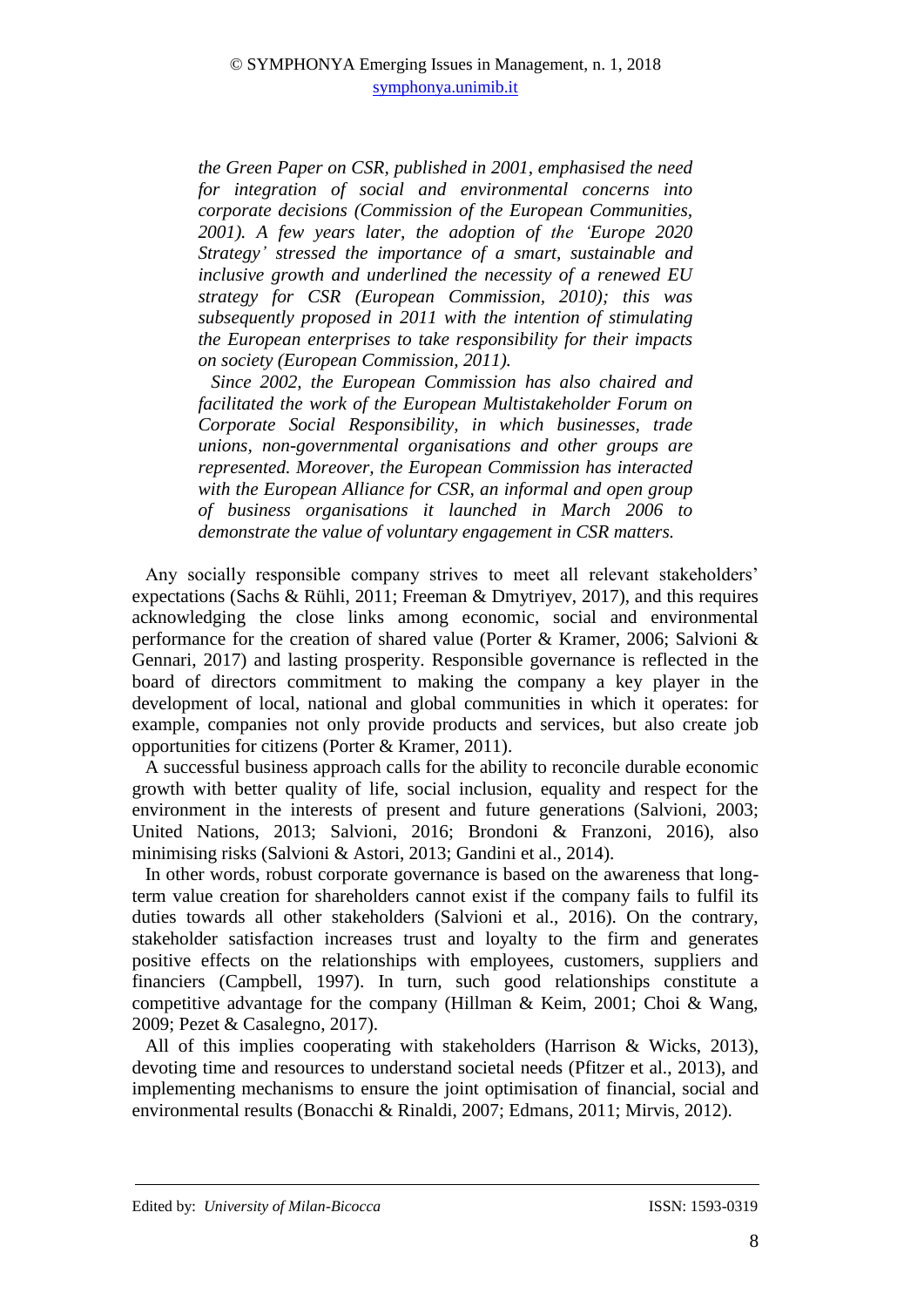□ *The essential link among responsible governance, stakeholders' trust and shared value creation is clearly described in the words of Paul Polman, CEO of Unilever:*

*"Modern life is built on trust. No society can thrive without it – and in purely business terms, trust is our most valuable asset, the basis of our prosperity. […] Unilever has always been a business founded on purpose – and in our Unilever Sustainable Living Plan (USLP), we set out our commitment to ensuring that business success should be long term, sustainable and not come at the expense of people or the planet. […] Nurturing trust brings about direct opportunities for any business. Trust builds better relationships with consumers and suppliers, greater business resilience and more engaged employees. […] So, how can businesses build on the trust people have in them to achieve both these commercial and developmental opportunities? The key is to stick to the values on which the business is founded and which binds the organisation together in common purpose. Openness and transparency – including sharing relevant data – will also play a huge part. We need to be open about not having all the answers. And we need to work harder to listen to, and act on, other people's perspectives. […]"* (Unilever, 2018).

A company's socially responsible approach can be formalised or not: it can be made explicit in the corporate mission, policies and targets, or it can only be embodied in the ethical culture that the board shares with managers and employees at any organisational level to inspire all decisions and behaviours (Epstein & Rejc Buhovac, 2014). Today, most companies engaged in CSR adhere to the *Sustainable Development Goals* (SDGs), also known as the *2030 Agenda*. The SDGs are a set of 17 global goals introduced by the United Nations Development Programme in 2015, which became a benchmark for virtuous companies.

> □ *The SDGs can be considered the latest step in the long path the UN started in the late 1980s for the promotion of sustainable development. This whole process aims at influencing the priorities of both public and private organisations as well as citizens, so that they cooperate to end poverty, protect the planet and ensure peace and prosperity all over the world. In this regard, the SDGs stand in close continuity with many previous UN initiatives, such as the Brundtland Report (1987), Agenda 21 (1992), the Kyoto Protocol (1997), the Millennium Development Goals (2000), on which the SDGs were built, and COP21 (2015).*

# **6. The Need for Transparency on Integrated CSR**

The increasing diffusion of a responsible governance approach has stressed the need for broader corporate disclosures, to meet different stakeholders' information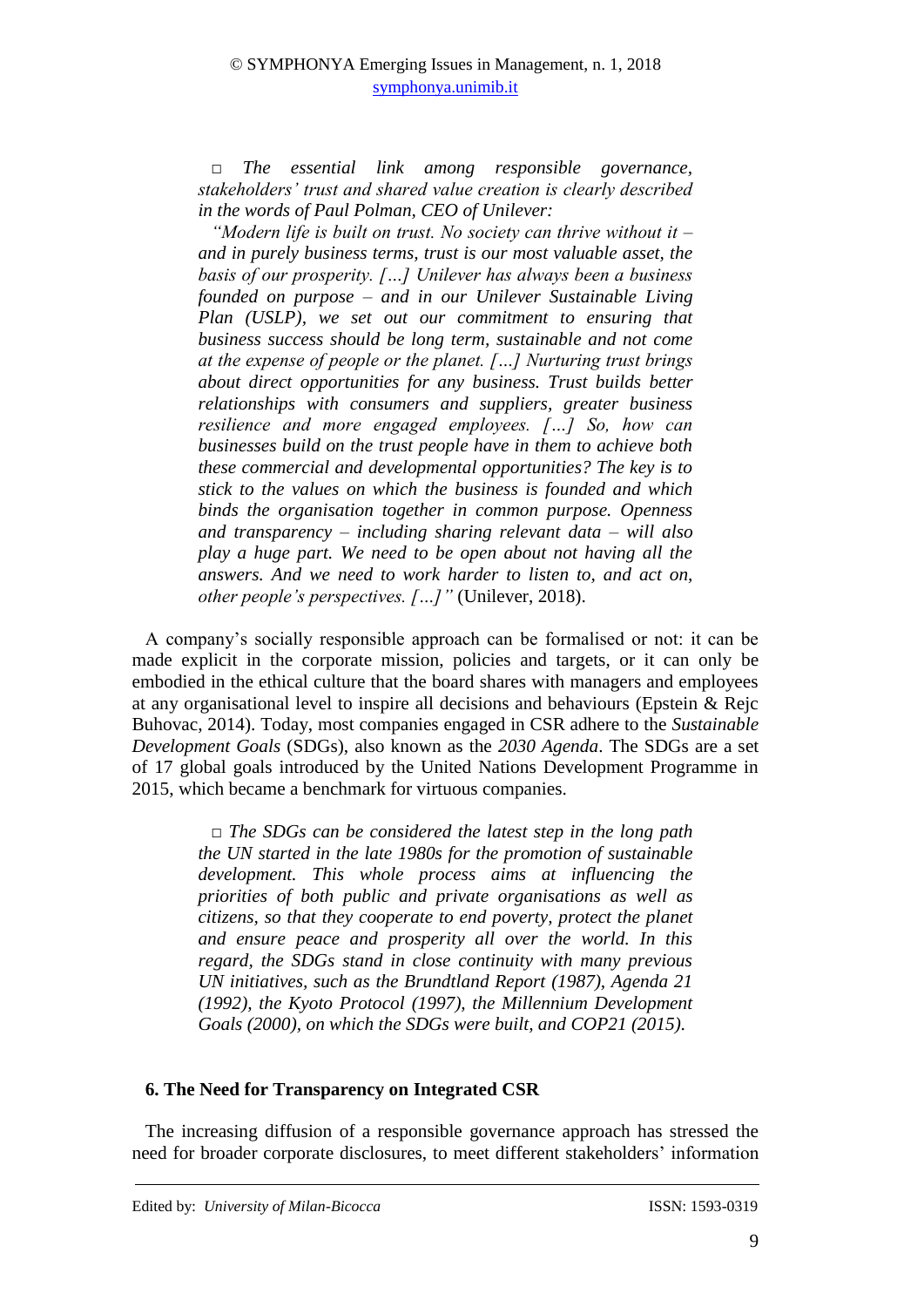and evaluation needs (Elkington, 1998; Henriques, 2007). As traditional financial reporting has become no longer sufficient to guarantee full transparency on the equitable balance of stakeholders' interests in corporate strategies (Adams & Simnett, 2011; Serafeim, 2015; Manes-Rossi et al., 2018), the debate on CSR and sustainable development has urged companies to become more accountable.

> □ *A good example of this can be found in the Novartis approach: "Our vision is to be a trusted leader in changing the practice of medicine. A big part of gaining this trust is being transparent – being open and clearly disclosing what we do, how we work, where we are successful. This applies across all aspects of our business around the world."* (Novartis, 2018).

Since the 1970s, some European and American companies have made occasional and marginal attempts to expand corporate communication; however, innovative types of external reporting have found wide dissemination just in this century (Eccles et al., 2015). Initially, financial information was accompanied by standalone non-financial documents, such as social reports and environmental reports; then, financial and non-financial information started to be incorporated into the same documents, typically called sustainability reports and integrated reports (Salvioni & Bosetti, 2014b; Rupley et al., 2017). Nowadays, these reports are largely used in any sector and provide in-depth information on a company's mission, identity, strategies and performance.

In general, non-financial reporting is based on the following main principles (Brockett & Rezaee, 2012; Girella, 2018; Dumay et al., 2015; Global Reporting Initiative, 2016):

- ‒ Transparency on procedures to collect and classify data and prepare information;
- ‒ Stakeholder inclusiveness and responsiveness;
- ‒ Information materiality (i.e. significance of information for internal and external assessment and decision-making);
- ‒ Information accuracy, completeness, reliability and timeliness;
- ‒ Adoption of verifiable reporting procedures and data;
- ‒ Information impartiality and neutrality to different stakeholder categories;
- ‒ Independence of third-party auditors and assurance providers.

Typically, non-financial reports contain information on corporate identity and culture (Brondoni, 2002), including ownership structure, corporate governance, ethical values, business model, strategies and policies, mechanisms of stakeholder engagement and dialogue. A complete and transparent depiction of corporate identity should help understand how a company translates its sustainability orientation into practices in the short and long term to meet all the stakeholders' expectations. Moreover, non-financial disclosures should provide details on the resources used by the company to carry out processes, as well as a description of such activities and the results connected thereto. The final purpose of non-financial information is to clarify how and to what extent a company's actions impacted stakeholders' financial, social and environmental spheres, also emphasising the company's commitment to possible future improvements.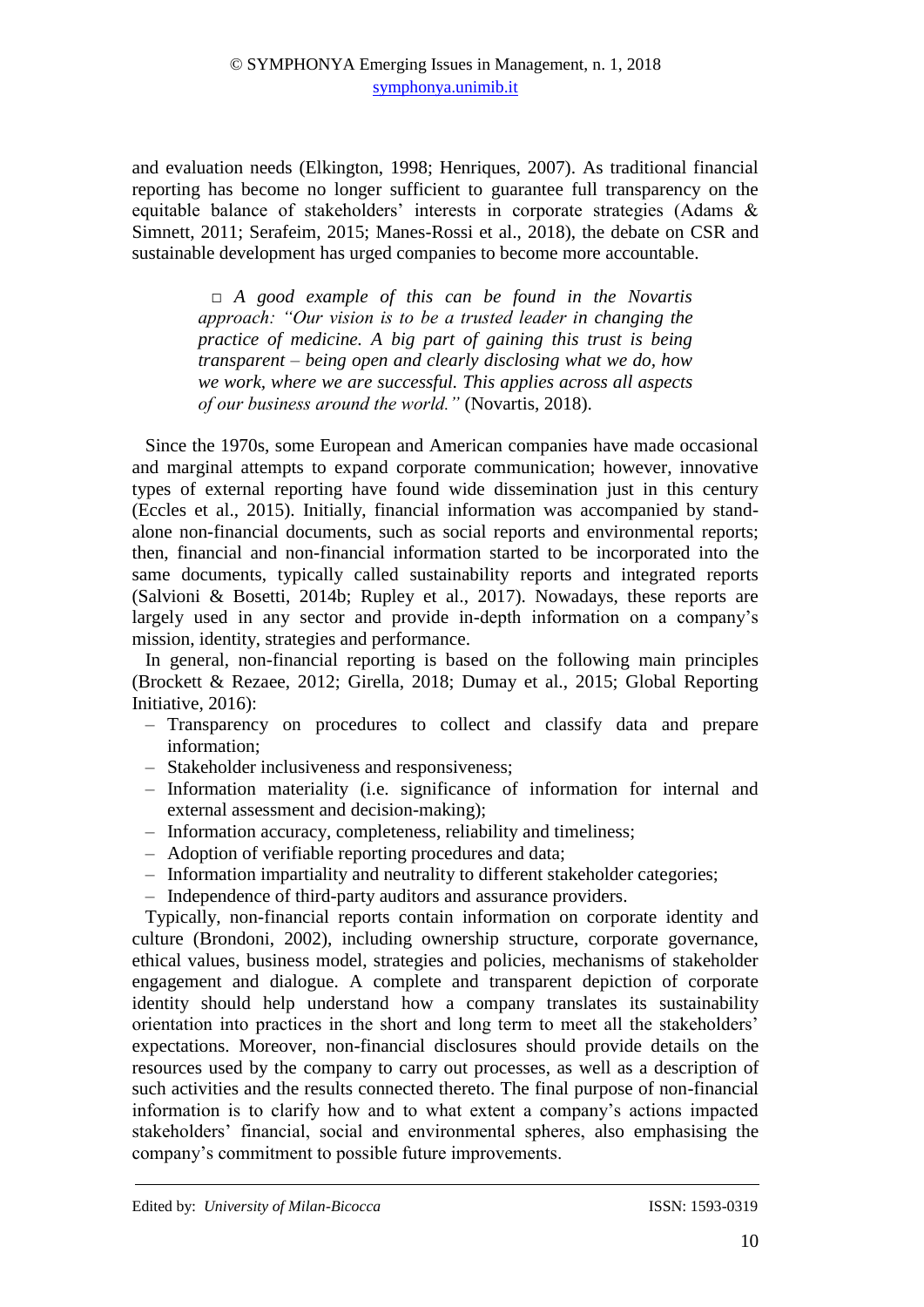For about two decades, well-known organisations, such as the Global Reporting Initiative (GRI), AccountAbility 1000 (AA1000) and more recently the International Integrated Reporting Council (IIRC), have played a primary role in the spread of non-financial reporting all over the world (Salvioni & Bosetti, 2014a; Chaidali & Jones, 2017). Their high quality reporting guidelines have significantly supported the enhancement of non-financial information in all types of undertakings, from listed companies, which are constantly under investors' attention, to smaller and not so complex ones. Indeed, preparing non-financial information in accordance to widely accepted guidelines strengthens a company's accountability, which is a prerequisite for a company to obtain stakeholders' trust and accessing all the resources it needs to perform its activities.

According to the voluntary nature of CSR, the choice of disseminating nonfinancial disclosures has long been left to the board (Lim et al., 2007, Luo et al., 2012; Fuente, 2017). However, this situation started to evolve in the European Union, as a consequence of the adoption of Directive 2014/95/EU (Cantino & Cortese, 2017; Dumitru et al., 2017; Malecki, 2018), which has been rightly described as an 'agent of change' (CSR Europe & GRI, 2017).

With this new Directive, some traditionally soft law rules were transformed into hard law (Liu, 2017). Indeed, Directive 2014/95/EU introduced mandatory requirements for selected undertakings to publish non-financial information, also paving the way for spreading this practice among other types of undertakings and to different regions around the world. As from the 2018 reporting cycle, Directive 2014/95/EU requires that large public-interest entities and parent companies of a large group<sup>3</sup> publish an individual or consolidated non-financial statement (Szabó & Sørensen, 2016) as part of the annual reporting package to their shareholders and other stakeholders. This clearly demonstrates that policymakers deem the integration of financial, social and environmental information fundamental to any assessment and decision, including those made by capital markets participants.

Despite some flexibility granted to Member States in the transposition of Directive 2014/95/EU into their national laws, the EU provisions outline the minimum required content of the non-financial statement to ensure its completeness and usefulness. A company's non-financial statement should provide information on its business model and main social and environmental policies, risks and outcomes, in order to support better understanding and monitoring of corporate strategies and external impacts. According to Directive 2014/95/EU, the nonfinancial statement should therefore contain details on (or, alternatively, explain the reasons why it does not deal with) the following:

- ‒ Environmental matters, such as energy sources, water use, greenhouse gas emissions and air pollution;
- ‒ Social matters, such as respect for human rights and dialogue with local communities, and employee-related matters, including work conditions, gender equality, occupational health and safety, information and consultation of employees and respect of trade union rights;
- ‒ Anti-corruption and bribery;
- ‒ Board diversity, with reference to aspects such as age, gender, educational and professional background of members.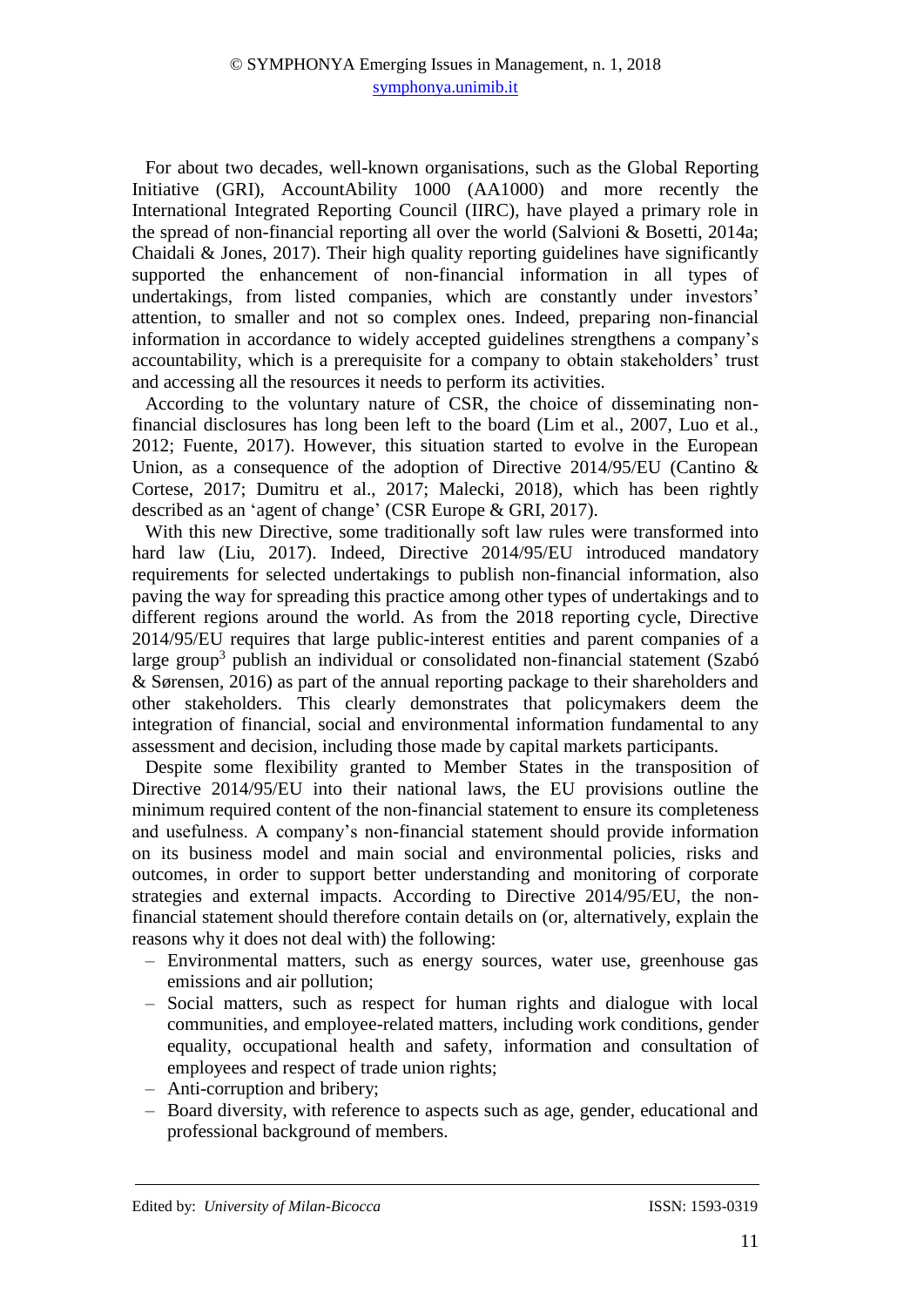Companies can either include the non-financial statement in their management report or prepare it as a separate document to be divulged together with the management report or within six months after the tax year end. This rule stresses the importance of integrating financial and socio-environmental issues for a wellgrounded evaluation of a company's current situation and future perspectives.

Moreover, companies can rely on broadly accepted frameworks of sustainable behaviour and social and environmental reporting to external parties<sup>4</sup> when they collect and select data, build key performance indicators and prepare their nonfinancial statements. Directive 2014/95/EU also requires independent assurance of such reports (Simnett et al., 2009; Aureli et al., 2017; Kaya, 2017) to enhance information credibility and to prevent the risk that companies might be selfreferential.

In conclusion, although the addressees of the provisions summarised above are only a small part of European companies, a larger impact is expected from the adoption of Directive 2014/95/EU. In the long term, countries could decide to oblige unlisted and smaller companies to comply with the laws on non-financial information that are already mandatory for large public-interest entities. In any case, emulation between companies operating in a same market or sector will probably stimulate the publication of non-financial statements even in the absence of a legal constraint. Indeed, integrated reporting on financial, social and environmental matters can be a strong competitive factor in today's context, where transparency is highly appreciated by relevant stakeholders, capital markets and society at large.

### **Bibliography**

- Abernathy, W. J., & Utterback, J. M. (1978). Patterns of Industrial Innovation, *Technology Review*, June-July, 80(7), 40-47.
- Adams, S., & Simnett, R. (2011). Integrated Reporting: An Opportunity for Australia's Not-for-Profit Sector. *Australian Accounting Review*, 21(3), 292-301. <http://dx.doi.org/10.1111/j.1835-2561.2011.00143.x>
- Annan, K. (2002). The Global Compact. Corporate Leadership in the World Economy, *Symphonya. Emerging Issues in Management (symphonya.unimib.it)*, (2), 7-10. <http://dx.doi.org/10.4468/2002.2.02annan>
- Arora, A., Fosfuri, A., & Gambardella, A. (2001). Markets for Technology and their Implications for Corporate Strategy, *Industrial and Corporate Change*, 10(2), 419-451. <http://dx.doi.org/10.1093/icc/10.2.419>
- Asheim, B. T., Lawton Smith, H., & Oughton, C. (2011), Regional innovation Systems: Theory, Empirics and Policy, *Regional Studies*, 45(7), 875-891.

<http://dx.doi.org/10.1080/00343404.2011.596701>

- Aureli, S., Bosetti, L., & Medei, R. (2017). Non-Financial Information Assurance. Do Italian Listed Companies Assure Sustainability Reports and/or Web Communications?, in *Integrated Reporting and Non-financial Information Assurance. SMEs vs Large Firms*, ASPI, 22-39.
- Bellini, N., & Hilpert, U. (eds.) (2013). *Europe's Changing Regional Geography. The Impact of Inter-Regional Networks*, London: Routledge.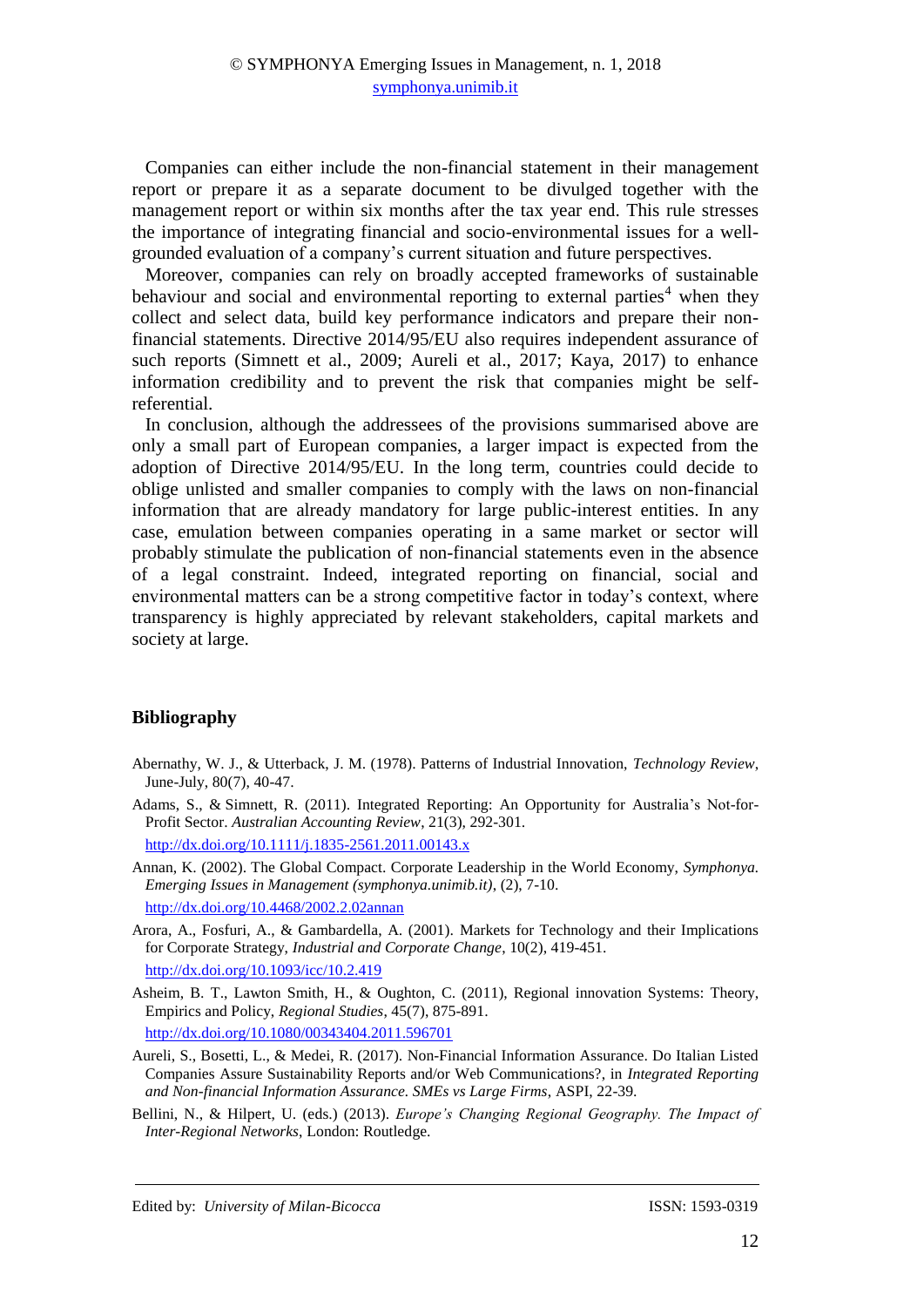- Bonacchi, M., & Rinaldi, L. (2007). DartBoards and Clovers as New Tools in Sustainability Planning and Control. *Business Strategy and the Environment*, 16(1), 461-473. <http://dx.doi.org/10.1002/bse.596>
- Bosetti, L. (2015). Social Networks and Stakeholder Engagement. Evidence from Global Compact Lead Participants, *Journal of Strategic and International Studies*, 10(6), 44-56.
- Brockett, A. M., & Rezaee, Z. (2012). *Corporate Sustainability. Integrating Performance and Reporting*, John Wiley & Sons, Hoboken.
- Brondoni, S. M. (2002). Ouverture de 'Corporate Culture and Market Complexity', *Symphonya. Emerging Issues in Management (symphonya.unimib.it)*, (2), 2002, 1-6. <http://dx.doi.org/10.4468/2002.2.01ouverture>
- Brondoni, S. M. (2005). Managerial Economics and Global Competition, *Symphonya. Emerging Issues in Management (symphonya.unimib.it)*, (1), 14-38. <http://dx.doi.org/10.4468/2005.1.02brondoni>
- Brondoni, S. M. (2005). Ouverture de 'Over-Supply and Global Markets-2', *Symphonya. Emerging Issues in Management [\(symphonya.unimib.it\)](http://www.unimib.it/symphonya)*, (2), 1-12. <http://dx.doi.org/10.4468/2005.2.01ouverture>
- Brondoni, S. M. (2009). Market-Driven Management, Competitive Customer Value and Global Networks, *Symphonya. Emerging Issues in Management (symphonya.unimib.it)*, (1), 8-25. <http://dx.doi.org/10.4468/2009.1.02brondoni>
- Brondoni, S. M. (2011). Global Networks, Knowledge Management and World Cities, *Symphonya. Emerging Issues in Management (symphonya.unimib.it)*, (1), 7-18. <http://dx.doi.org/10.4468/2011.1.02brondoni>
- Brondoni, S. M. (2008). Market-Driven Management, Competitive Space and Global Networks, *Symphonya. Emerging Issues in Management (symphonya.unimib.it)*, (1), 14-27. <http://dx.doi.org/10.4468/2008.1.02brondoni>
- Brondoni, S. M. (2012). Innovation and Imitation: Corporate Strategies for Global Competition, *Symphonya. Emerging Issues in Management (symphonya.unimib.it)*, (1), 10-24. <http://dx.doi.org/10.4468/2012.1.02brondoni>
- Brondoni, S. M. (2013). Innovation and Imitation for Global Competitive Strategies. The Corporation Development Models of US, Japan, Korea, and Taiwan, *Symphonya. Emerging Issues in Management (symphonya.unimib.it)*, (1), 12-27. <http://dx.doi.org/10.4468/2013.1.02brondoni>
- Brondoni, S. M. (2014). Global Capitalism and Sustainable Growth. From Global Products to Network Globalisation, *Symphonya. Emerging Issues in Management (symphonya.unimib.it)*, (1), 10-31.

<http://dx.doi.org/10.4468/2014.1.02brondoni>

- Brondoni, S. M. (2015). Global Networks, Outside-In Capabilities and Smart Innovation, *Symphonya. Emerging Issues in Management (symphonya.unimib.it*), (1), 6-21. <http://dx.doi.org/10.4468/2015.1.02brondoni>
- Brondoni, S. M., & Mosca, F. (2017). Ouverture de 'Integrated Corporate Social Responsibility', *Symphonya. Emerging Issues in Management (symphonya.unimib.it)*, (1), 1-6. <http://dx.doi.org/10.4468/2017.1.01ouverture>
- Brondoni, S.M., & Franzoni, S. (2016). Ouverture de 'Market-Driven Management in Global Tourism', *Symphonya. Emerging Issues in Management (symphonya.unimib.it)*, (2), 1-6. <http://dx.doi.org/10.4468/2016.2.01ouverture>

Campbell, A. (1997). Stakeholders: The Case in Favour. *Long Range Planning*, 30(3), 446-449. [http://dx.doi.org/10.1016/S0024-6301\(97\)00003-4](http://dx.doi.org/10.1016/S0024-6301(97)00003-4)

Cantino, V., & Cortese, D. (2017). Integrated Report System: Purposes and Benefits of the Italian Law. *Symphonya. Emerging Issues in Management (symphonya.unimib.it)*, (1), 83-94.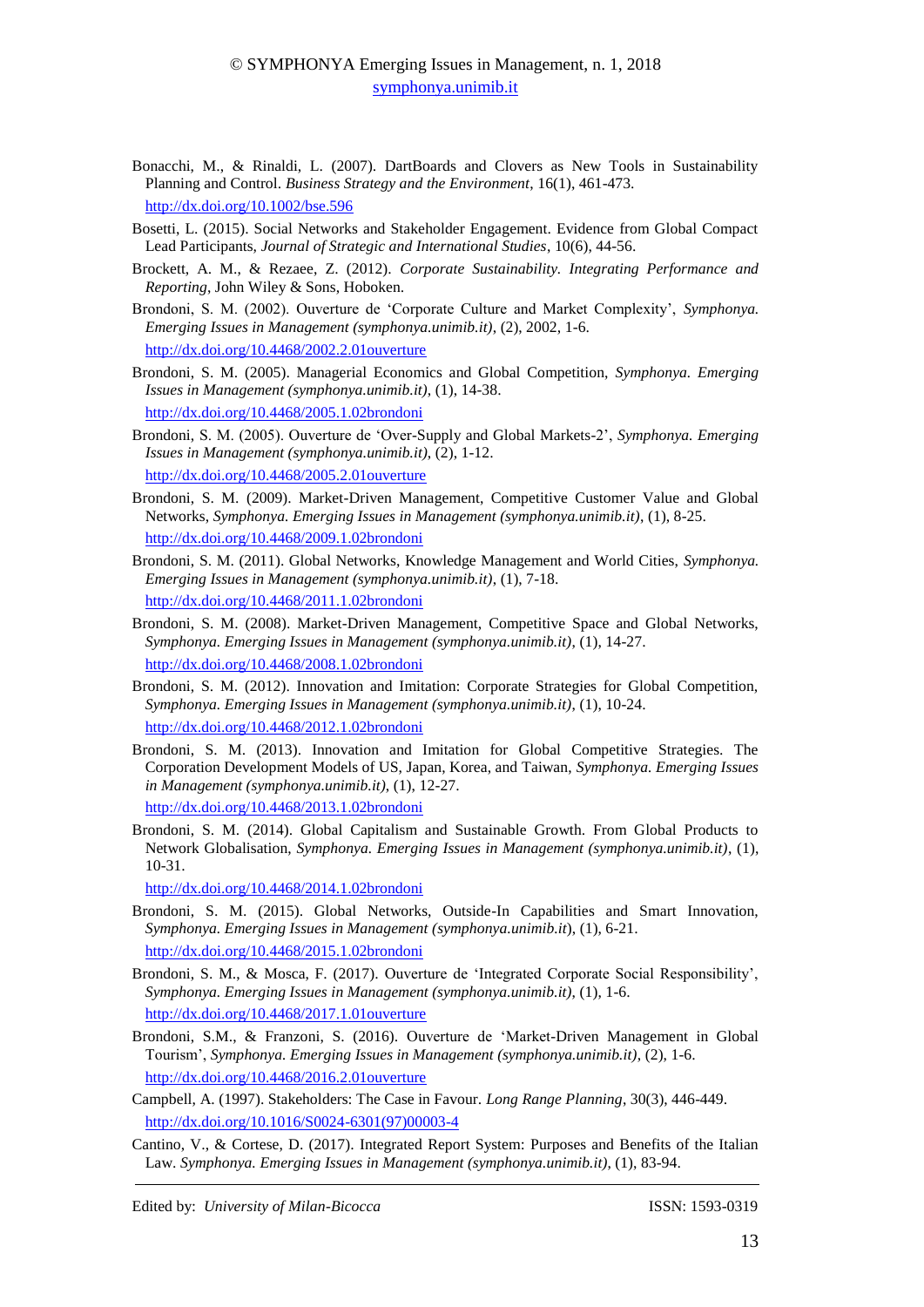<http://dx.doi.org/10.4468/2017.1.07cantino.cortese>

- Caves, R. (1982). *Multinational Enterprise and Economic Activity*, Cambridge University Press, Cambridge, England.
- Chaidali, P., & Jones, M. J. (2017). It's a Matter of Trust: Exploring the Perceptions of Integrated Reporting Preparers. Critical Perspectives on Accounting, 48, 1-20.

<http://dx.doi.org/10.1016/j.cpa.2017.08.001>

- Chang, C. S. (1983). Comparative Analysis of Management Systems: Korea, Japan, and the United States, *Korean Management Review*, 13(1), 77-89.
- Choi, J., & Wang, H. (2009). Stakeholder Relations and the Persistence of Corporate Financial Performance. Strategic Management Journal, 30(8), 895-907. <http://dx.doi.org/10.1002/smj.759>
- Commission of the European Communities (2001). Green Paper. *Promoting a European Framework for Corporate Social Responsibility.* Brussels, 18.7.2001. COM(2001) 366 final.
- CSR Europe, & GRI (2017). *Member State Implementation of Directive 2014/95/EU.*
- Dumay, J., Frost, G., & Beck, C. (2015). Material Legitimacy: Blending Organisational and Stakeholder Concerns through Non-financial Information Disclosures. *Journal of Accounting & Organizational Change*, 11(1), 2-23.

<http://dx.doi.org/10.1108/JAOC-06-2013-0057>

Dumitru, M., Dyduch, J., Gușe, R-G., & Krasodomska, J. (2017). Corporate Reporting Practices in Poland and Romania – An Ex-Ante Study to the New Non-Financial Reporting European Directive. *Accounting in Europe*, 14(3), 279-304.

<http://dx.doi.org/10.1080/17449480.2017.1378427>

- Eccles, R. G., Krzus, M. P., & Ribot, S. (2015). Meaning and Momentum in the Integrated Reporting Movement. *Journal of Applied Corporate Finance*, 27(2), 8-17. <http://dx.doi.org/10.1111/jacf.12113>
- Edmans, A. (2011). Does the Stock Market Fully Value Intangibles? Employee Satisfaction and Equity Prices. *Journal of Financial Economics*, 101(3), 621-640. <http://dx.doi.org/10.1016/j.jfineco.2011.03.021>
- Elkington, J. (1998). Accounting for the Triple Bottom Line. Measuring Business Excellence, 2(3), 18-22.

<http://dxdoi.org/10.1108/eb025539>

- Epstein, M. J., & Rejc Buhovac, A. (2014). *Making Sustainability Work. Best Practices in Managing and Measuring Corporate Social, Environmental, and Economic Impacts*, Berrett-Koehler Publishers, Inc., San Francisco.
- European Commission (2010). *Europe 2020. A Strategy for Smart, Sustainable and Inclusive Growth.* Brussels, 3.3.2010. COM(2010) 2020 final.
- European Commission (2011). *A Renewed EU Strategy 2011-14 for Corporate Social Responsibility.*
- Freeman, R.E., & Dmytriyev, S. (2017). Corporate Social Responsibility and Stakeholder Theory: Learning From Each Other, *Symphonya. Emerging Issues in Management (symphonya.unimib.it)*, 2, 7-15.

<http://dx.doi.org/10.4468/2017.1.02freeman.dmytriyev>

Fuente, J. A., García-Sánchez, I. M., Lozano, M. B. (2017). The Role of the Board of Directors in the Adoption of GRI Guidelines for the Disclosure of CSR Information. *Journal of Cleaner Production*, 141, 737-750.

<http://dx.doi.org/10.1016/j.jclepro.2016.09.155>

Gandini, G., Bosetti, L., & Almici, A. (2014). Risk Management and Sustainable Development of Telecommunications Companies. *Symphonya. Emerging Issues in Management (symphonya.unimib.it)*, 2, 16-29.

<http://dx.doi.org/10.4468/2014.2.03gandini.bosetti.almici>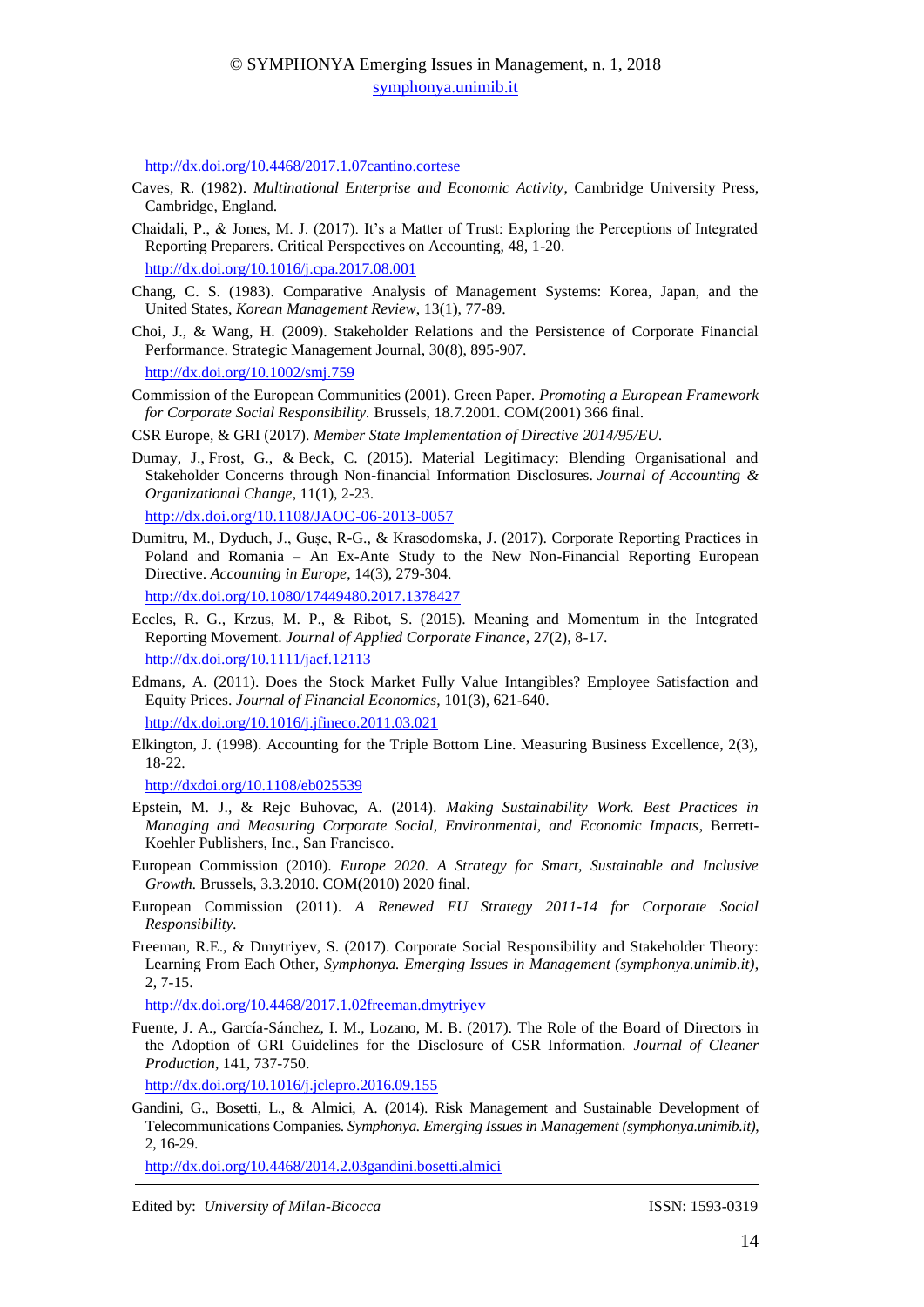- Girella, L. (2018). The Boundaries in Financial and Non-Financial Reporting: A Comparative Analysis of their Constitutive Role, Routledge, New York.
- Global Reporting Initiative (2016). *Consolidated Set of GRI Sustainability Reporting Standards 2016.* Amsterdam, The Netherlands.
- Goel, P. (2010). Triple Bottom Line Reporting: An Analytical Approach for Corporate Sustainability. *Journal of Finance, Accounting & Management*, 1(1), 27-42.
- Harrison, J., & Wicks, A. (2013). Stakeholder Theory, Value, and Firm Performance. *Business Ethics Quarterly*, 23(1), 97-124.

<http://dx.doi.org/10.5840/beq20132314>

- Henriques, A. (2007). *CSR, Sustainability and the Triple Bottom Line*, in Henriques, A., & Richardon, J. (eds.). *The Triple Bottom Line: Does it All Add Up?* Earthscan, London.
- Hillman, A. J., & Keim, G. D. (2001). Stakeholder Value, Stakeholder Management, and Social Issues: What's the Bottom Line? *Strategic Management Journal*, 22(2), 125-139.

[http://dx.doi.org/10.1002/1097-0266\(200101\)22:2<125::AID-SMJ150>3.0.CO;2-H](http://dx.doi.org/10.1002/1097-0266(200101)22:2%3c125::AID-SMJ150%3e3.0.CO;2-H)

Kane, C. (1989). Overcome the 'Me-Too' Product Syndrome. *Journal of Business Strategy*, March-April, pp. 14-16.

<http://dx.doi.org/10.1108/eb039289>

- Kaya, I. (2017). *Sustainability Reporting Assurance: A Literature Survey*, in Bilgin, M., Danis, H., Demir, E., & Can, U. (eds.), *Regional Studies on Economic Growth, Financial Economics and Management*, Springer, Cham.
- Kim, L. (1997) *Imitation to Innovation: The Dynamics of Korea's Technological Learning*, Harvard University School Press, Cambridge, Massachusetts.
- Lim, S., Matolcsy, Z. & Chow, D. (2007). The Association between Board Composition and Different Types of Voluntary Disclosure. *European Accounting Review*, 16(3), 555-583. <http://dx.doi.org/10.1080/09638180701507155>
- Liu J. (2017). *Globalisation of Corporate Governance Depends on Both Soft Law and Hard Law*, in du Plessis, J., & Low, C. (eds.), *Corporate Governance Codes for the 21st Century*, Springer, Cham.
- Luo, L., Lan, Y., & Tang, Q. (2012). Corporate Incentives to Disclose Carbon Information: Evidence from the CDP Global 500 Report. *Journal of International Financial Management & Accounting*, 23(2), 93-120.

<http://dx.doi.org/10.1111/j.1467-646X.2012.01055.x>

Malecki, C. (2018). French Implementation of the EU CSR Directive: Sustainable Corporate Governance Has Begun. *Law and Financial Markets Review*, 12, 1-7.

<http://dx.doi.org/10.1080/17521440.2018.1467816>

Manes-Rossi, F., Tiron-Tudor, A., Nicolò, G., & Zanellato, G. (2018). Ensuring More Sustainable Reporting in Europe Using Non-Financial Disclosure – De Facto and De Jure Evidence. *Sustainability*, 10(4), 1162.

<http://dx.doi.org/10.3390/su10041162>

Mansfield, E., Schwartz, M., & Wagner, S. (1981). Imitation Costs and Patents: An Empirical Study, *The Economic Journal*, 91(364), 907-918.

<http://dx.doi.org/10.2307/2232499>

Mirvis, P. (2012). Employee Engagement and CSR: Transactional, Relational, and Developmental Approaches. *California Management Review*, 54(4), 93-117. <http://dx.doi.org/10.1525/cmr.2012.54.4.93>

Mosca, F., & Civera, C. (2017). The Evolution of CSR: An Integrated Approach. *Symphonya. Emerging Issues in Management (symphonya.unimib.it)*, (1), 16-35. <http://dx.doi.org/10.4468/2017.1.03mosca.civera>

Nelson, R. R. (1993). *National Innovation Systems: A Comparative Analysis*, Oxford University Press, New York.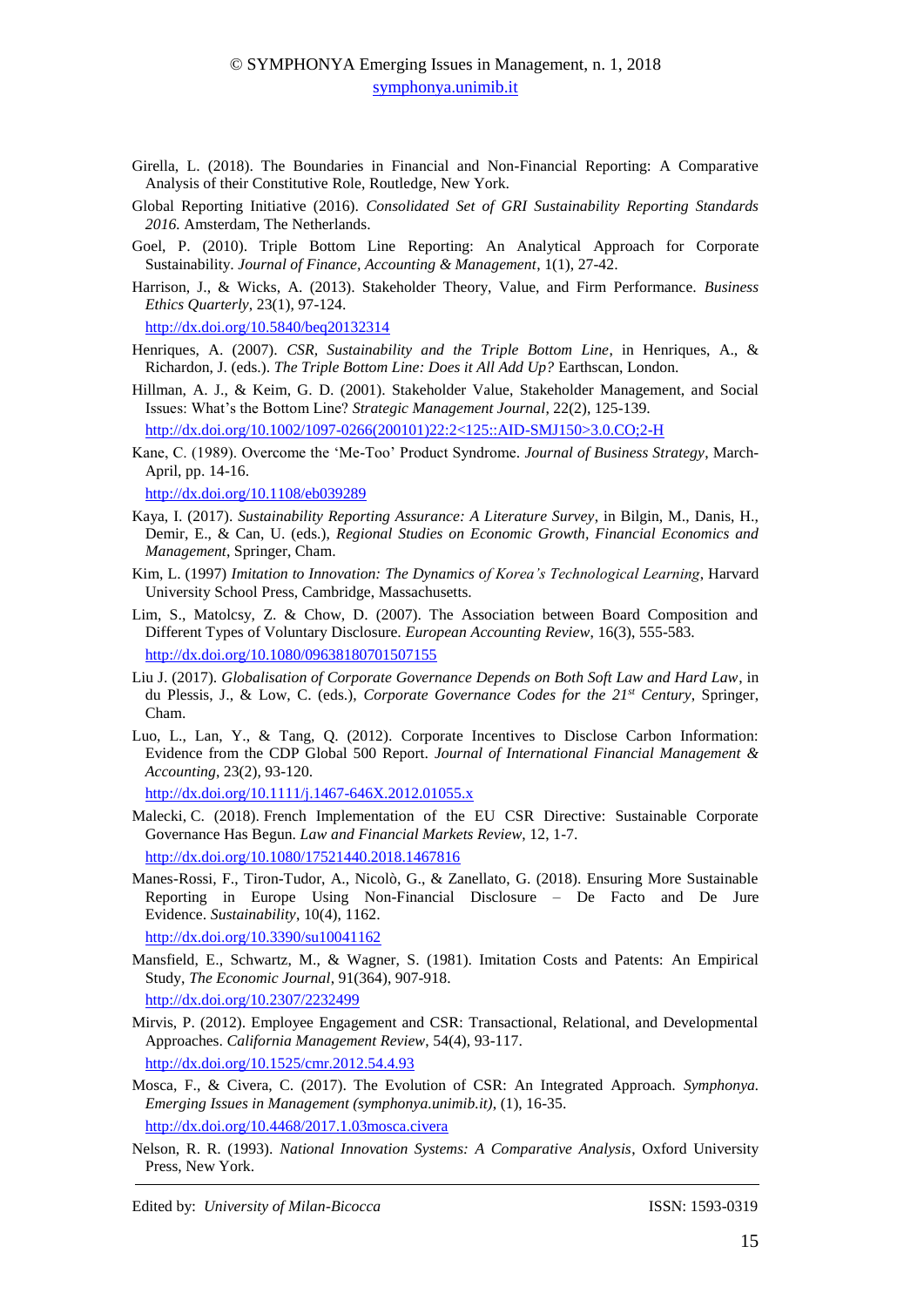Novartis (2018). *Transparency & Disclosure.* Retrieved fro[m https://www.novartis.com](https://www.novartis.com/) 

- Pezet, E. & Casalegno, C. (2017). Balancing Under and Over Communication in Sustainability, *Symphonya. Emerging Issues in Management (symphonya.unimib.it)*, (1), 95-110. <http://dx.doi.org/10.4468/2017.1.08pezet.casalegno>
- Pfitzer, M. W., Bockstette, V., & Stamp, M. (2013). Innovating for Shared Value. *Harvard Business Review*, 91(9), 100-107.
- Porter, M. E., & Kramer, M. R. (2006). Strategy and Society: The Link between Competitive Advantage and Corporate Social Responsibility. *Harvard Business Review*, 84(12), 78–92.
- Porter, M. E., & Kramer, M. R. (2011). Creating Shared Value. *Harvard Business Review*, 89(1/2), 62-77.
- Rupley, K. H., Brown, D., & Marshall, S. (2017). Evolution of Corporate Reporting: From Standalone Corporate Social Responsibility Reporting to Integrated Reporting. *Research in Accounting Regulation*, 29 (2), 172-176.

<http://dx.doi.org/10.1016/j.racreg.2017.09.010>

- Sachs, S., & Rühli, E. (2011). *Stakeholders Matter. A New Paradigm for Strategy in Society*, Cambridge University Press, United Kingdom.
- Salvioni, D. M. (2002). Transparency Culture and Financial Communication. *Symphonya. Emerging Issues in Management (symphonya.unimib.it)*, (2), 22-33. <http://dx.doi.org/10.4468/2002.2.04salvioni>
- Salvioni, D. M. (2003). Corporate Governance and Global Responsibility. *Symphonya. Emerging Issues in Management (symphonya.unimib.it)*, (1), 2003, 44-54. <http://dx.doi.org/10.4468/2003.1.05salvioni>
- Salvioni, D. M. (2016). Hotel Chains and the Sharing Economy in Global Tourism, *Symphonya. Emerging Issues in Management (symphonya.unimib.it)*, (1), 31-44. <http://dx.doi.org/10.4468/2016.1.04salvioni>
- Salvioni, D. M., & Bosetti, L. (2006). Corporate Governance Report and Stakeholder View, *Symphonya. Emerging Issues in Management (symphonya.unimib.it)*, (1), 24-46. http://dx.doi.org/10.4468/2006.1.03salvioni.bosetti
- Salvioni, D. M., & Bosetti, L. (2014a). Stakeholder Engagement and Integrated Reporting: Evidence From the Adoption of the IIRC Framework, *Journal of Strategic and International Studies*, 9(3), 78-89.
- Salvioni, D. M., & Bosetti, L. (2014b). Sustainable Development and Corporate Communication in Global Markets, *Symphonya. Emerging Issues in Management (symphonya.unimib.it)*, (1), 1-19. <http://dx.doi.org/10.4468/2014.1.03salvioni.bosetti>
- Salvioni, D. M., & Gennari, F. (2017). CSR, Sustainable Value Creation and Shareholder Relations, *Symphonya. Emerging Issues in Management (symphonya.unimib.it)*, (1), 36-49. <http://dx.doi.org/10.4468/2017.1.04salvioni.gennari>
- Salvioni, D. M., Astori, R. (2013). Sustainable Development and Global Responsibility in Corporate Governance, *Symphonya. Emerging Issues in Management (symphonya.unimib.it)*, (1), 28-52. http://dx.doi.org/10.4468/2013.1.03salvioni.astori
- Salvioni, D. M., Gennari, F., & Bosetti, L. (2016). Sustainability and Convergence: The Future of Corporate Governance Systems? *Sustainability*, 8(11), 1203. <http://dx.doi.org/10.3390/su8111203>
- Serafeim, G. (2015). Integrated Reporting and Investor Clientele. *Journal of Applied Corporate Finance*, 27(2) (2015), 34-51.

<http://dx.doi.org/10.1111/jacf.12116>

Simnett, R., Vanstraelen, A., & Chua, W. F. (2009). Assurance on Sustainability Reports: An International Comparison. *The Accounting Review*, 84(3), 937-967. <http://dx.doi.org/10.2308/accr.2009.84.3.937>